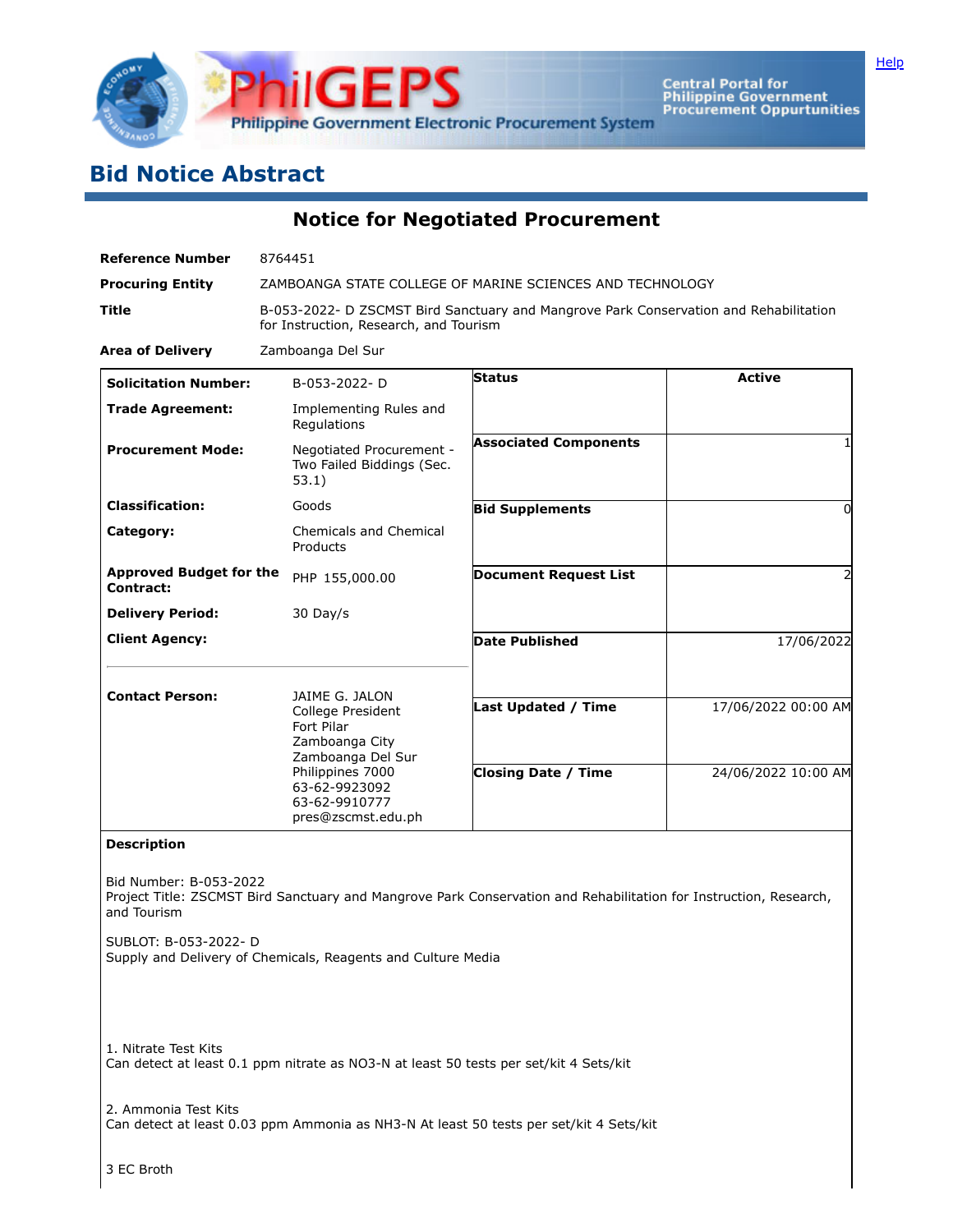500 g/Bottle 2 Bottle 4 Lauryl Sulfate Typtose Broth (Double Strength) 500 g/bottle 1/8 in 2 Bottle 5 Distilled Water At least 5 L per bottle 20 Bottle 6 pH 4.0 Buffer solution 1L per bottle 1 Bottle 7 pH 7.00 Buffer solution 1L per bottle 1 Bottle 8 pH 10.0 Buffer solution 1L per bottle 1 Bottle 9 Desiccant, Silica Gel 500 g per bottle 1 Bottle 10 Filter paper microfiber filters with 1.5 um minimal pore size 47 mm diameter 100 pcs per box 3 Box TERMS AND CONDITIONS: 1. All entries must be legibly filled out. 2. Delivery period shall be thirty (30) calendar days upon receipt of notice to proceed. 3. One (1) year warranty. 4. Price validity shall be for a period of one hundred twenty (120) calendar days. --------------------------------------------------------------------------------------------------------- We would like to invite you to submit your best quotation for the above-mentioned project. The bid process is to be done through NEGOTIATED PROCUREMENT (TWO-FAILED BIDIDNG) Below are the schedules. Attached also are details of the project as posted and a quotation form: Pre-Bid Conference Date: June 21, 2022 Time: 2:00 P.M. Address: ZSCMST, BAC Office G/F, Supply Building, Fort Pilar, Zamboanga City Googlemeet Link: https://meet.google.com/mus-qhqt-gsz Deadline for Submission of Quotation Date: June 24, 2022 Time: 9:30 A.M. Address: ZSCMST, BAC Office G/F, Supply Building, Fort Pilar, Zamboanga City Googlemeet Link: https://meet.google.com/xkx-skyj-bpz Approved Budget of the Contract: PHP 155,000.00 Note: • Quotations submitted after deadline will not be accepted. • Please attach and submit the necessary Documentary Requirements (Valid PhilGEPS Platinum Certificate or

registration number), and place in a properly labeled and sealed envelope.